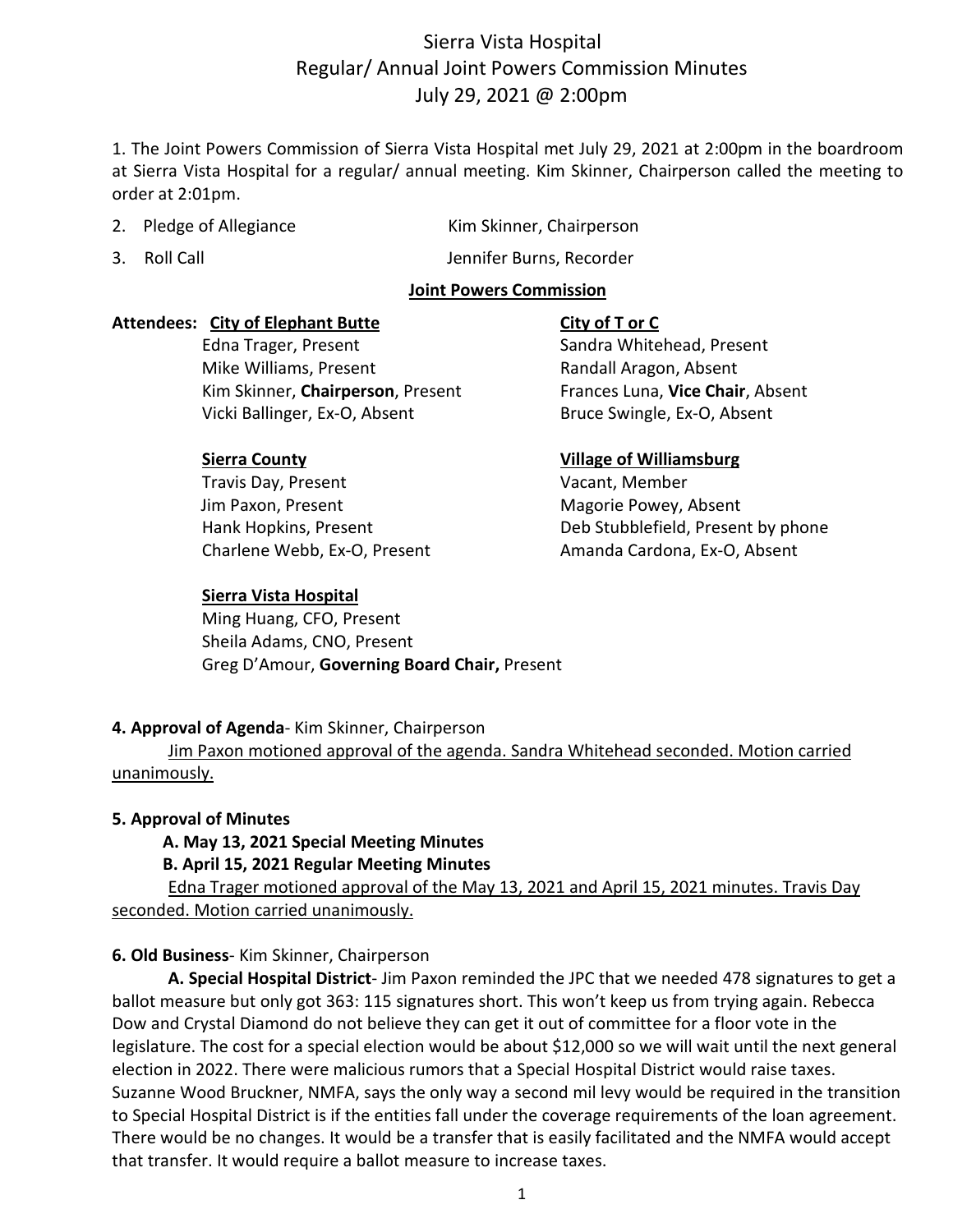# Sierra Vista Hospital Regular/ Annual Joint Powers Commission Minutes July 29, 2021 @ 2:00pm

Jim Paxon suggested starting three months before the election, holding townhalls featuring representatives from hospitals that are special district hospitals, and move forward.

Kim Skinner thanked all those who worked to get signatures and recognized David Johnson's (SVH attorney) support regarding the move to become a special hospital district.

The next election is November 2022.

## **7. New Business**

**A. Election of Officers**- Kim Skinner, Chairperson, election of officers is done one position at a time. Kim stated that her term as City Councilor in Elephant Butte expires December 31. She will run again but at this time she recommends either Jim Paxon or Travis Day for Chairperson.

## **1. Chairperson**-

Jim Paxon nominated Travis Day as Chairperson of the JPC. There were no other nominations. Sandra Whitehead seconded. Motion carried unanimously. Kim Skinner turned the meeting over to Travis Day.

## **2. Vice Chairperson**-

Kim Skinner nominated Deb Stubblefield as Vice Chair. There were no other nominations. Sandra Whitehead seconded. Motion carried unanimously.

**B. Appointment of Recording Secretary**- Kim Skinner stated that Jennifer Burns will be retiring from this appointment. Greg D'Amour stated that he will work with HR and continue to provide a recording secretary for the JPC.

Greg further stated that Sheila Adams, CNO, will be the administrative contact at this time. Jim Paxon motioned to table the appointment of recording secretary. Sandra Whitehead

#### seconded. Motion carried unanimously. **C. Nondiscrimination Resolution 21-102**

English and Spanish

Kim Skinner motioned to approve Nondiscrimination Resolution 21-102. Edna Trager seconded. Motion carried unanimously.

## **D. Open Meetings Act Resolution 21-103**

Kim Skinner motioned to approve Open Meetings Act Resolution 21-103. Sandra Whitehead seconded. Motion carried unanimously.

## **E. Public Records Request Resolution 21-104**

Jim Paxon motioned to approve Public Records Resolution 21-104. Kim Skinner seconded. Motion carried unanimously.

## **F. Meeting Schedule FY21/22-**

Kim Skinner recommended and motioned continuation of quarterly meetings on the third Thursday of the month. Special meetings can be called as needed. Jim Paxon seconded. Motion carried unanimously.

## **G. Review of JPC Policies**-

Kim Skinner motioned to approve the JPC policies. Sandra Whitehead seconded. Motion carried unanimously.

**H. June Financial Report**- Ming Huang, CFO, on page 30 of the packet (Income statement) gross revenue is \$3,779,340. After deductions we have a net patient revenue of \$2,442,031. With the addition of other and non-operating revenue, we have a total operating revenue of \$3,147,944. Salary expenses were higher in June due to a salary settlement payment. The total operating expense is \$3,005,846.

Total EBITDA (earnings before interest, taxes, depreciation, and amortization) is \$142,098. After subtracting the depreciation expense and gross receipts tax, we have a net loss of (\$271,743) in June.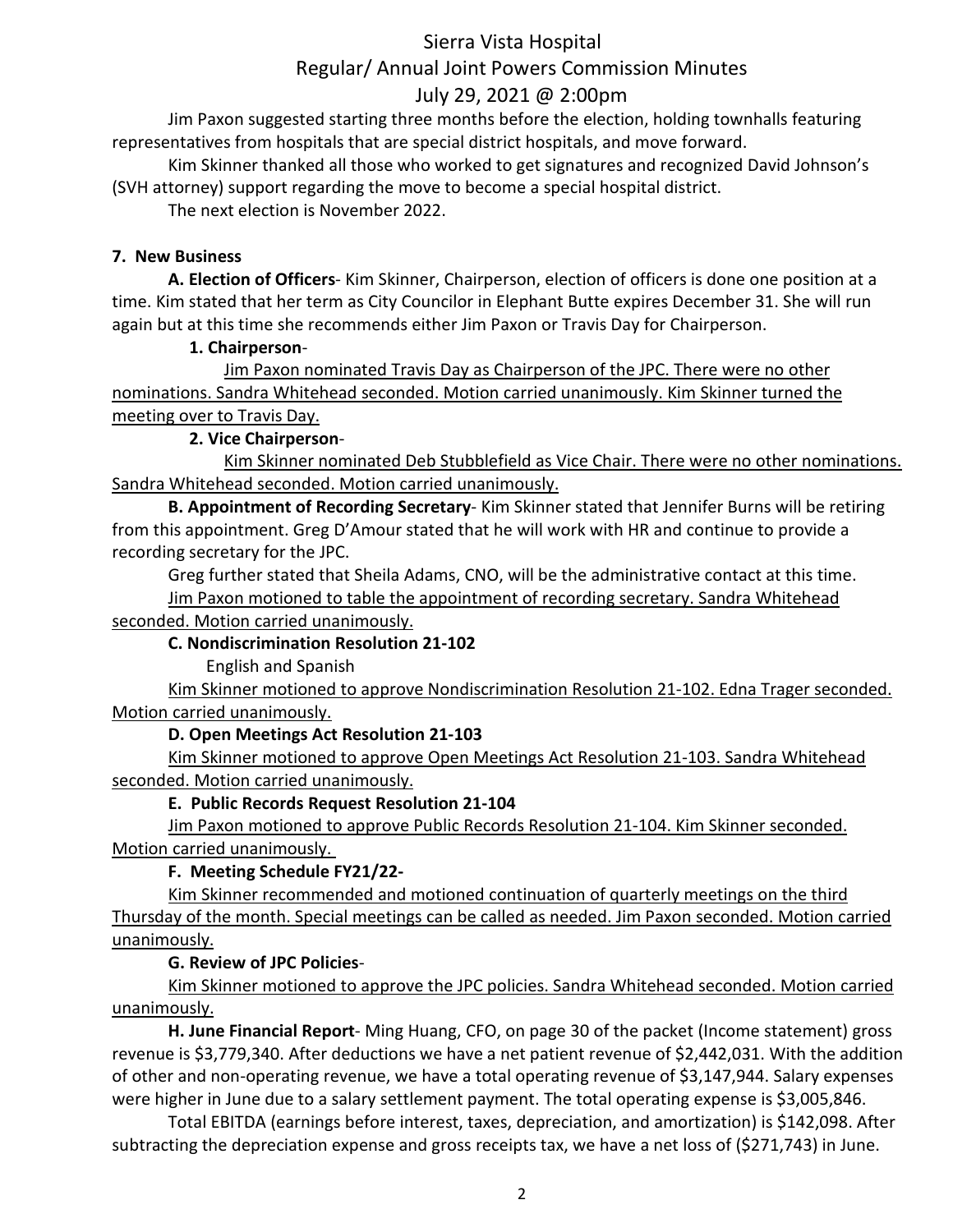## Sierra Vista Hospital

## Regular/ Annual Joint Powers Commission Minutes

## July 29, 2021 @ 2:00pm

Year to date, we have a net income of \$854,922. Legal fees and salary expense had a big impact on June. These were one-time payments.

Jim Paxon motioned to approve the June financial report. Kim Skinner seconded. Motion carried unanimously.

### **I. Fourth Quarter financial report-** Ming Huang, CFO

## **1. Resolution 21-110**

 Sandra Whitehead motioned approval of Resolution 21-110. Edna Trager seconded. Motion carried unanimously.

 **J. Budget Revision/ Variance FY21**- Ming Huang, CFO, this revision is for prior year's budget. There were unexpected expenses in salaries, contract services, other operating expenses, and depreciation expenses.

### **1. Resolution 21-103**

 Sandra Whitehead motioned to approve Resolution 21-103. Hank Hopkins seconded. Motion carried unanimously.

 **K. Final Budget FY2022**- Ming Huang, CFO, this budget is based on 2019 and 2020 actual as well as 2021 performance. There is not a big change for total patient revenue for 2022 which is projected to be \$49,551,158. We have budgeted a net loss for 2022 of (\$686,528). This is expected due to the higher new building depreciation expense.

Kim Skinner asked if the COVID funds are included in this number. Ming stated that we have not finalized the revenue yet. If that can be finalized in the next couple of months, we will record it in 2021.

## **1. Resolution 21-104**

 Jim Paxon motioned to approve Resolution 21-104. Kim Skinner seconded. Motion carried unanimously.

 **L. Capital Budget 5-year**- Ming Huang, CFO, the capital budget for FY22 is \$648,765. For 2023, \$747,509, for 2024, \$216,000, for 2025, \$163,000 and \$220,000 in 2026.

Jim Paxon asked about the money for the tunnel remediation. Ming explained that those monies are not in the capital budget. It is reserved in the amount of \$1 million in unavailable cash.

Jim Paxon motioned to approve the 5-year Capital Budget. Edna Trager seconded. Motion carried unanimously.

 **M. CEO Report**- (Eric Stokes was not at this meeting) Sheila Adams, Interim CEO, gave a short report regarding Quality improvement. This entire program has been revamped and implemented July 1st. All department leaders have received training on quality and process improvement.

For FY21, we had an overall quality score of 91% in patient safety, process improvement and core measures. Risk management was also revised.

Discussion was held regarding current leaders, the current hospital atmosphere and day to day operations.

 **N. Governing Board Report**- Greg D'Amour, Chair, we had a very successful, energizing strategic planning meeting. Quorum did extensive research in putting the meeting together. We looked at what we can do with the old building. Behavioral Health experts were brought in to look at the hospital, the County, and the Southwest part of the State. Kathy Kunkel, former secretary of the Department of Health, has been on site as well as Governor Grisham. The State is eager to help us make this happen.

Quorum continues to provide the internal infrastructure that we need.

Discussion was held regarding the current state of vaccinations and the delta variant. Hospitals are filling up again with COVID patients.

Hank Hopkins stated that we need dialysis here. Greg stated that we have done proformas based on the number of people that go to Las Cruces three times per week. We are keeping this on the